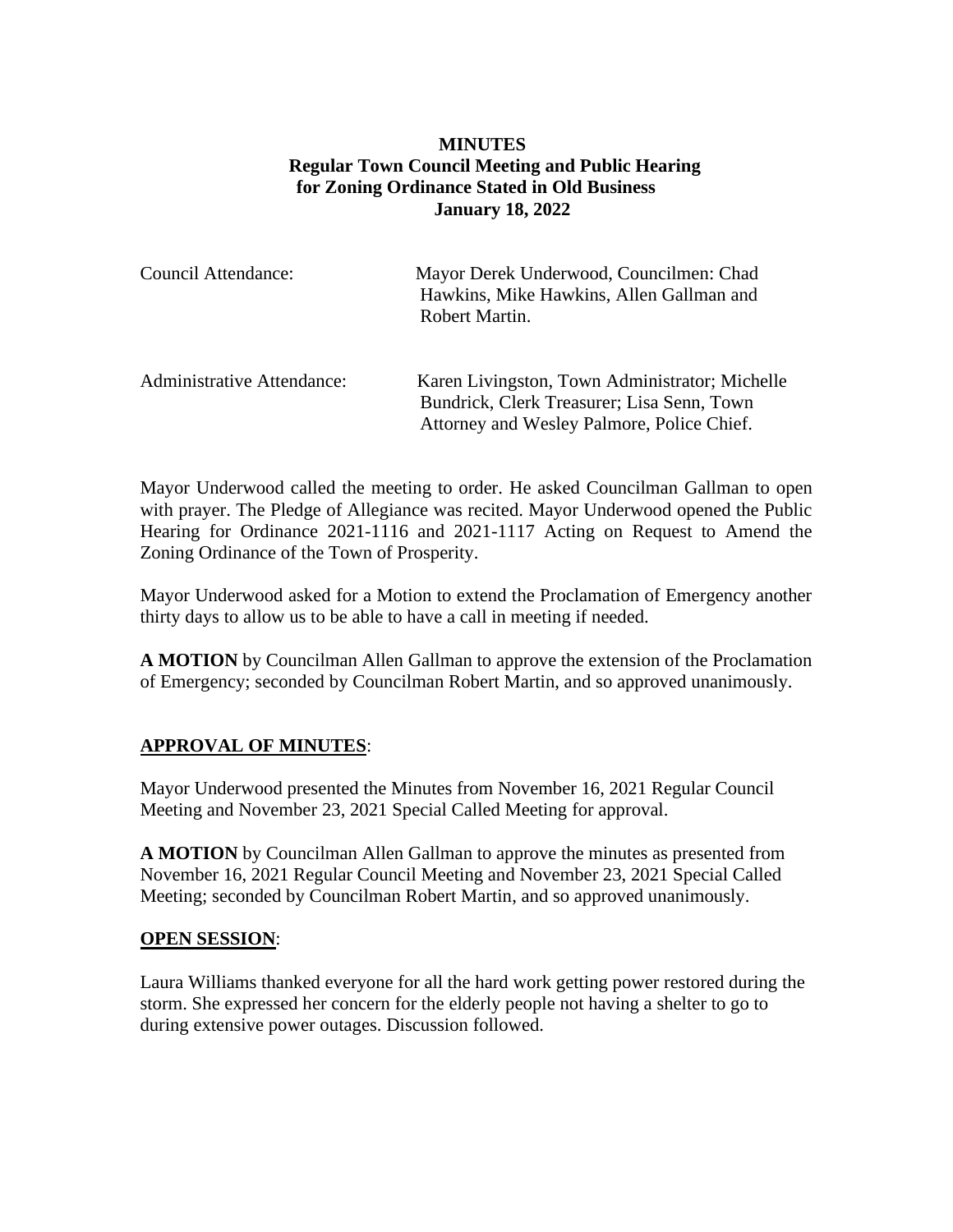### **UPDATES/ANNOUNCEMENTS**:

#### **Prosperity Business Association:**

Mrs. Livingston stated they are starting to plan for Hoppin' and moving forward with the after hour event.

#### **Vision 2020 Committee**:

Mr. Glenn Hamm stated the committee would like to see the signage in town updated.

### **CTC Committee**:

Mr. Glenn Hamm stated the CTC has allocated \$10,000 for the Town on street roadway signage. Mrs. Livingston stated we have quotes from 2020 on the signage.

### **Depot Paving Update**:

Mrs. Livingston stated the Depot paving is completed and looks good.

#### **Parking and Fencing at Substation Update**:

Mrs. Livingston stated this project is still out for bids for engineering. Councilman Chad Hawkins asked about lines being painted for the Depot parking lot. Discussion followed.

## **Close Public Hearing for Ordinance 2021-1116 and 2021-1117:**

Mayor Underwood asked if anyone wanted to speak before closing the Public Hearing.

Councilman Mike Hawkins asked to move 10A and 10B under the Public Hearing.

**A MOTION** by Councilman Mike Hawkins to move 10A and 10B under the Public Hearing; seconded by Councilman Chad Hawkins, and so approved unanimously.

Mrs. Deborah Cotton asked what will be at this location. Mayor Underwood directed Mr. Glenn Hamm to explain. Mr. Glenn Hamm stated it would be the future site for Hamm's Hardware. Mayor Underwood stated there would be no further discussion at this time.

#### **OLD BUSINESS**:

**2 nd Reading of Ordinance 2021-1116-An Ordinance Amending the Zoning Ordinance of The Town of Prosperity Adopted April 10, 1999, So As to Amend the Zoning Map Acting on a request to Amend the Official Zoning Map Established, Codified in Chapter 153 of The Town of Prosperity Code of Ordinances, So As to Rezone a Real Estate Parcel Totaling Nine and Ninety-Two Hundredths (9.92) Acres**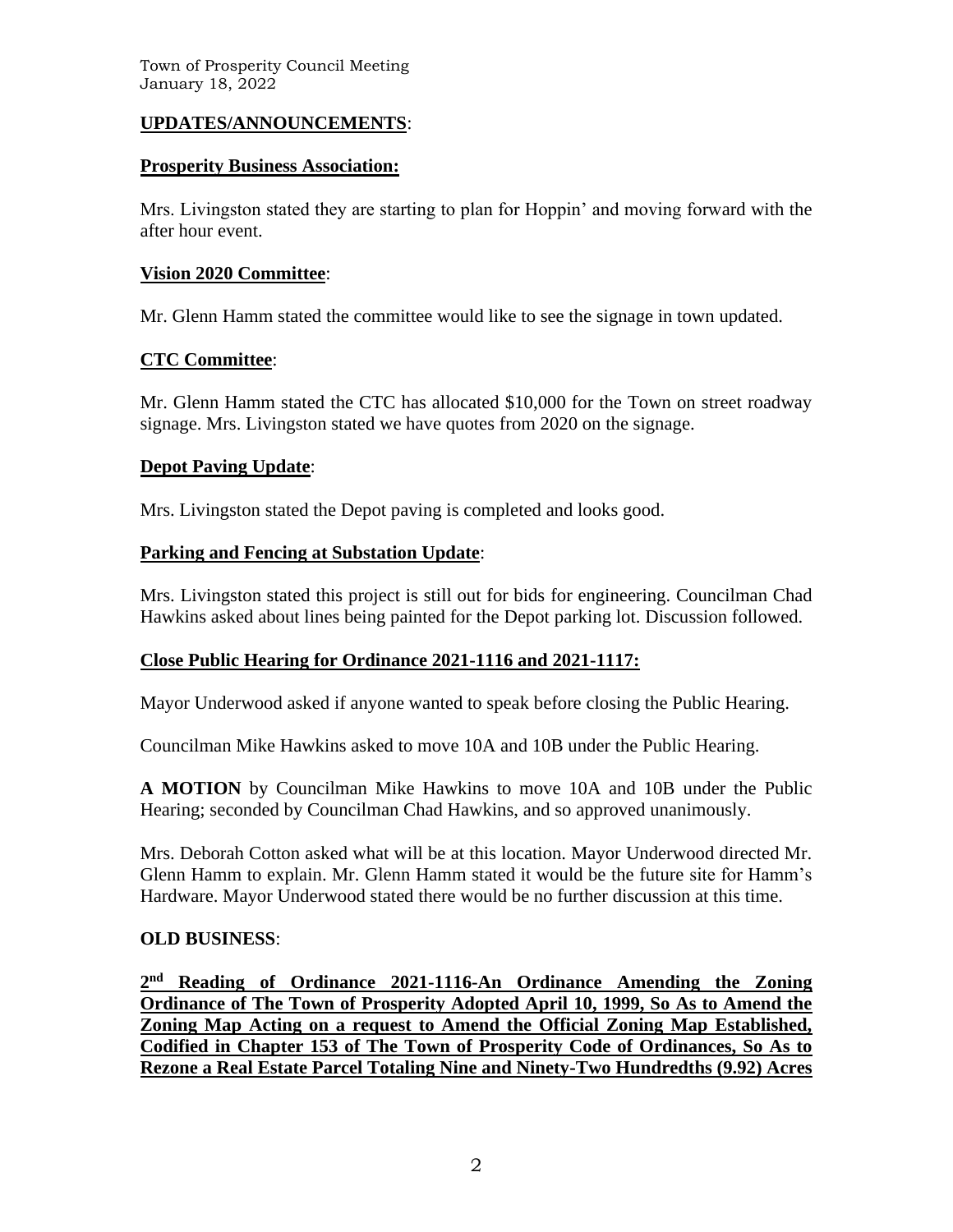## **Designated as TMS Parcel No. 462-1-2-36 From R-7 General Residential to Neighborhood Commercial:**

**2 nd Reading of Ordinance 2021-1117-An Ordinance Amending the Zoning Ordinance of The Town of Prosperity Adopted April 10, 1999, So As to Amend the Zoning Map Acting on a request to Amend the Official Zoning Map Established, Codified in Chapter 153 of The Town of Prosperity Code of Ordinances, So As to Rezone Two Real Estate Parcels Totaling Three and Seventy-Two Hundredths(3.72) Acres Designated As TMS Parcel No. 462-1-2-6 & 462-1-2-7 From R-10 Single Family Residential To Neighborhood Commercial:**

**A MOTION** by Councilman Mike Hawkins to approve 2 **nd Reading of Ordinance 2021-1116**-An Ordinance Amending the Zoning Ordinance of The Town of Prosperity Adopted April 10, 1999, So As to Amend the Zoning Map Acting on a request to Amend the Official Zoning Map Established, Codified in Chapter 153 of The Town of Prosperity Code of Ordinances, So As to Rezone a Real Estate Parcel Totaling Nine and Ninety-Two Hundredths (9.92) Acres Designated as TMS Parcel No. 462-1-2-36 From R-7 General Residential to Neighborhood Commercial and 2<sup>nd</sup> Reading of Ordinance 2021-**1117-**An Ordinance Amending the Zoning Ordinance of The Town of Prosperity Adopted April 10, 1999, So As to Amend the Zoning Map Acting on a request to Amend the Official Zoning Map Established, Codified in Chapter 153 of The Town of Prosperity Code of Ordinances, So As to Rezone Two Real Estate Parcels Totaling Three and Seventy-Two Hundredths(3.72) Acres Designated As TMS Parcel No. 462-1-2-6 & 462- 1-2-7 From R-10 Single Family Residential To Neighborhood Commercial; seconded by Councilman Robert Martin, and so approved unanimously.

## **NEW BUSINESS:**

## **Swearing in of Mayor Derek M. Underwood**

Mayor Underwood asked Councilman Robert Martin to swear him in. The Oath of Office was presented and Mayor Underwood recited the Oath as his wife Julie held the Bible.

## **Swearing in of Councilman Allen Gallman Jr.**

Mayor Underwood asked Councilman Allen Gallman to come forward**.** The Oath of Office was presented and Councilman Allen Gallman recited the Oath as his son Eric Gallman held the Bible.

## **Swearing in of Councilman Mike Hawkins**

Mayor Underwood asked Councilman Mike Hawkins to come forward. The Oath of Office was presented and Councilman Mike Hawkins recited the Oath as Eric Gallman held the Bible.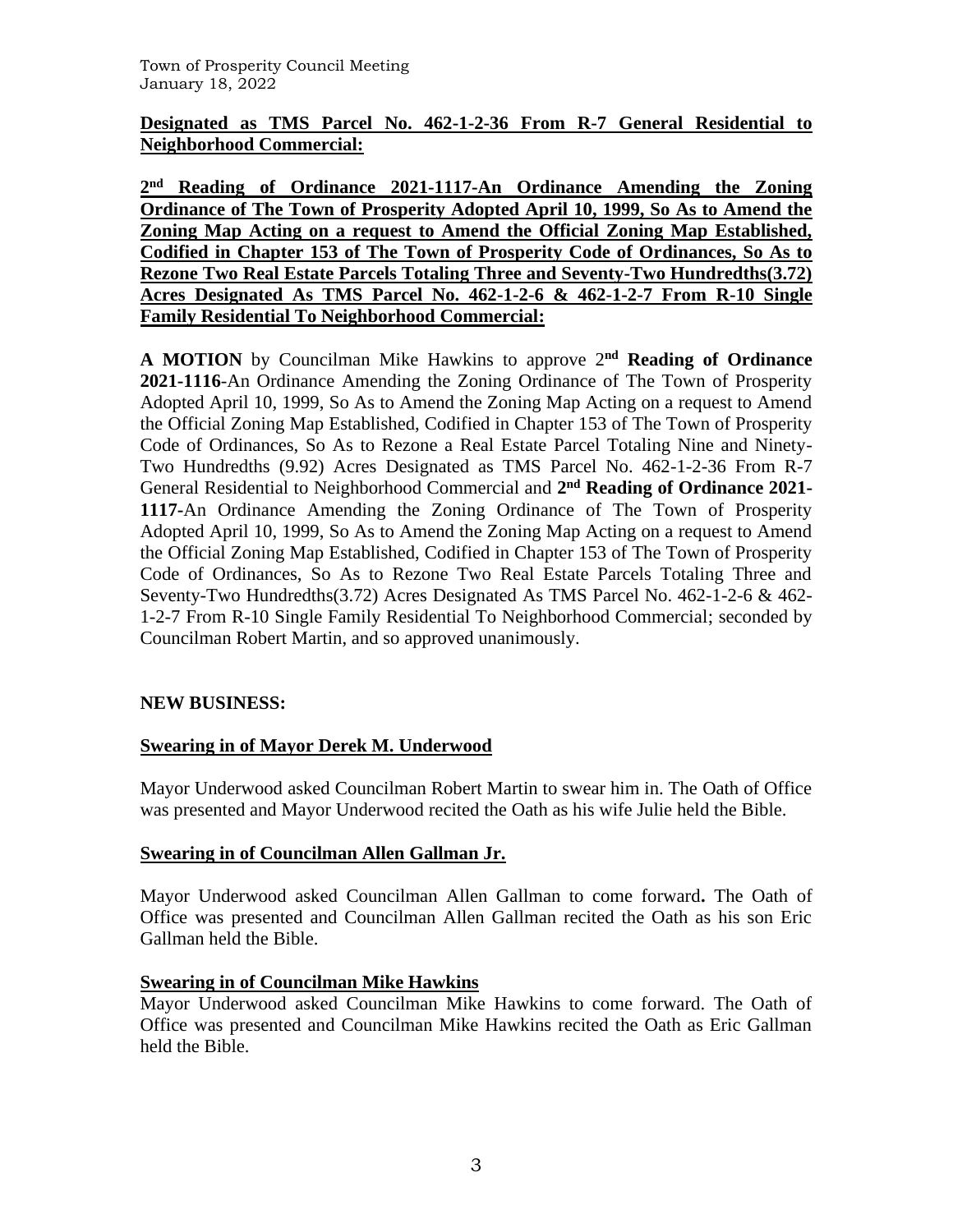Town of Prosperity Council Meeting January 18, 2022

### **Election of Mayor Pro Tem**

Mayor Underwood stated the Mayor Pro Tem serves in the absence of the Mayor and is elected by Council every two years.

**A MOTION** by Councilman Mike Hawkins to appoint Chad Hawkins Mayor Pro Tem; seconded by Councilman Allen Gallman, and approved four to one with Councilman Chad Hawkins not voting.

#### **Appointment/Reappointment of Standing Committees**

Mayor Underwood stated the Standing Committees would remain the same.

## **Approve 2022 Holiday Closing and Regular Council Meeting Schedules**

**A MOTION** by Councilman Allen Gallman to approve the 2022 Holiday Closing and Regular Council Meeting schedules; seconded by Councilman Robert Martin, and so approved unanimously**.** 

### **2022 Goals**

Mayor Underwood read through the goals for 2022:

- 1) Carolina Connect –Main Street District
- 2) Prioritize the Capital Sales Tax Project –1) Water tower and Well Rehab 2) Park Enhancements.
- 3) Pride in Prosperity-Partnership with Newberry County Water and Soil Conservation.
- 4) One way traffic on Grace Street.
- 5) Parking additions behind the Blend.
- 6) Ordinance Updates.
- 7) Looking at the Redirection of traffic for tractor trailers.

### **Resolution 11.23.2021- Resolution Adopting Criteria to be used in Determining Premium Pay and Authorizing Payment Pursuant to the American Rescue Plan Act of 2021**

**A MOTION** by Councilman Allen Gallman to approve the Resolution 11.23.2021- Resolution Adopting Criteria to be used in Determining Premium Pay and Authorizing Payment Pursuant to the American Rescue Plan Act of 2021; seconded by Councilman Chad Hawkins, and so approved unanimously.

## **Approve Purchase of AEDS for Prosperity Fire Department**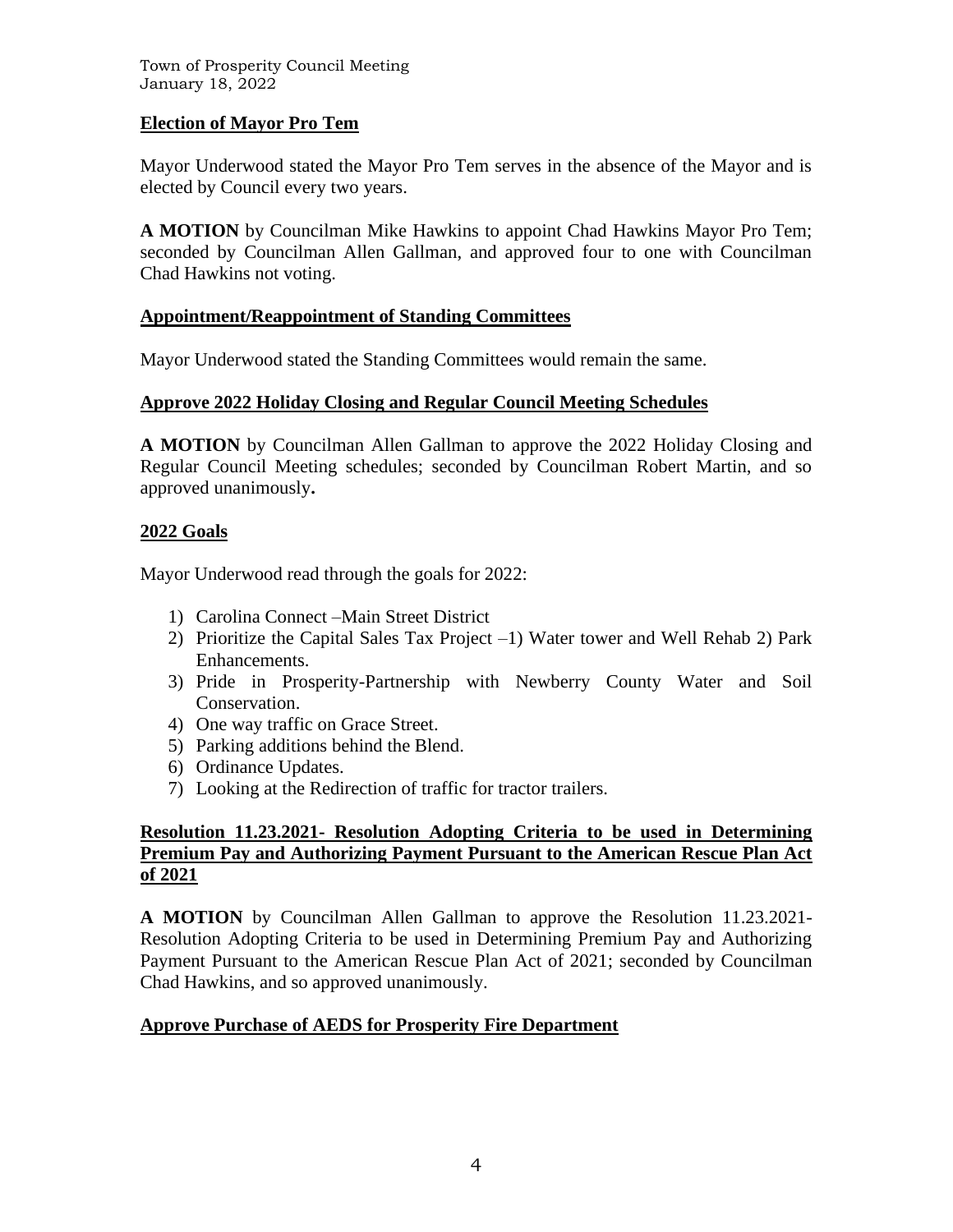Town of Prosperity Council Meeting January 18, 2022

Councilman Chad Hawkins stated the Fire Department has requested for us to purchase AEDS and Mrs. Livingston has received a great deal on the purchase of four AEDS in the amount of \$5,280.00.

**A MOTION** by Councilman Chad Hawkins to approve the purchase of the AEDS for the Fire Department; seconded by Councilman Robert Martin, and so approved unanimously.

### **Resolution 01-22- A Resolution Adopting The All Natural Hazards Risk Assessment and Mitigation Plan For The Central Midlands Region of South Carolina**

Mrs. Livingston stated this is a mutual aid agreement with other Municipalities.

**A MOTION** by Councilman Robert Martin to accept Resolution 01-22- A Resolution Adopting The All Natural Hazards Risk Assessment and Mitigation Plan For The Central Midlands Region of South Carolina; seconded by Councilman Allen Gallman, and so approved unanimously.

#### **Resolution 01.18.2022- Resolution Authorizing Purchase of Radio Read Electric and Water Meters, Software, and Tower; and Authorizing Payment Pursuant to the American Rescue Plan Act of 2021**

Mayor Underwood stated this funding has allowed us to pay for infrastructure projects.

**A MOTION** by Councilman Robert Martin to accept Resolution 01.18.2022-Resolution authorizing purchase of radio read electric and water meters, software and tower; and authorizing payment pursuant to the American Rescue Plan Act of 2021; seconded by Councilman Allen Gallman, and so approved unanimously.

## **Announce Partnership with Newberry County Recreation to include the City of Newberry for 2022 Baseball and Softball Season**

Mayor Underwood stated we have a great partnership with Newberry County and we are including the City of Newberry for the 2022 Baseball and Softball Season

**A MOTION** by Councilman Allen Gallman to accept this partnership with Newberry County Recreation to include the City of Newberry for the 2022 baseball and softball season; seconded by Councilman Chad Hawkins, and so approved unanimously.

## **Town Parking Updates and Agreements**

Mayor Underwood stated we will table until we get more information.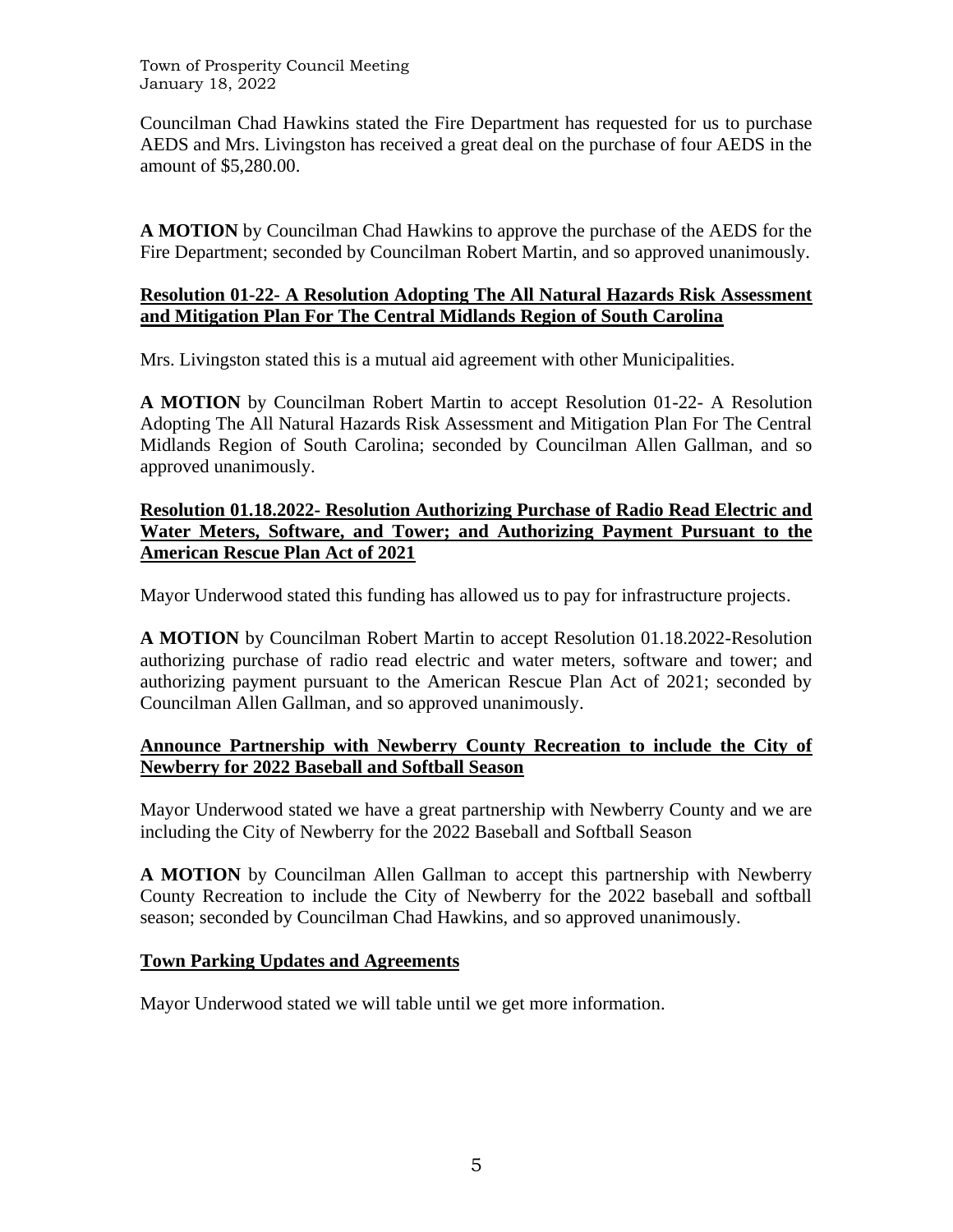# **REPORT OF COMMITTEES**:

**Electrical, Public Works and Sanitation**: Councilman Robert Martin had nothing to report.

**Public Safety and Streets:** Councilman Chad Hawkins thanked the Rescue Squad, Mr. Glenn Hamm, Fire Department, Police and Utility Department for all the hard work through the ice storm. He stated the Utility crew is working on water leaks today due to the freezing temperatures. He stated we have one speed sign installed on South Main Street and have received some interesting statistics and there definitely needs to be more speeding tickets written according to the data produced. Councilman Hawkins stated he would like to see the other signs installed before the next Council meeting. Mrs. Livingston stated we are waiting on replacement batteries on two of the signs that were damaged in the delivery.

**Economic Development, Buildings & Properties**: Councilman Mike Hawkins stated there has been more progress on the pink building on Main Street, the event building and the Wyche Derrick house at the corner of Church Street. He talked with Mr. Byrd who owns the Dawkins building about keeping the Mural. Councilman Hawkins stated he would like to see that put in the paperwork if the building changes ownership again so we know the Mural will stay with the building forever. He stated the property across from Spotts Tractor has changed names and we are waiting to see what they are going to do with this property.

Parks, Recreation & Events: Councilman Gallman stated baseball and softball registration has started and the deadline is February  $11<sup>th</sup>$ . He stated he enjoyed coaching soccer for his grandson's team.

**Police Department:** Chief Palmore stated we lost a great leader yesterday Major Danny Gilliam and expressed his sympathy for his family and the Sheriff's Department. He reported on the year for all reports, warning tickets, traffic tickets and warrants served. He stated there was an auto break-in on Circle Drive which affected several residents and a car was stolen. He stated an 18 wheeler struck the sidewalk on Main Street; damaged the sidewalk and building. He stated the department assisted with the Shopper's Walk, Tree Lighting and he thanked the Sherriff Department and Highway Patrol for helping with traffic at the Christmas Parade. He stated it was so many people at the parade and wished we would have had the speed signs up to know how many cars had come through our town that day.

**Utility Department**: Councilman Martin thanked our Utility Department for their hard work and dedication.

**Town Attorney**: Mrs. Senn stated she has reviewed several softball and baseball recreation agreements. She reviewed a police policy with firearms and training and she